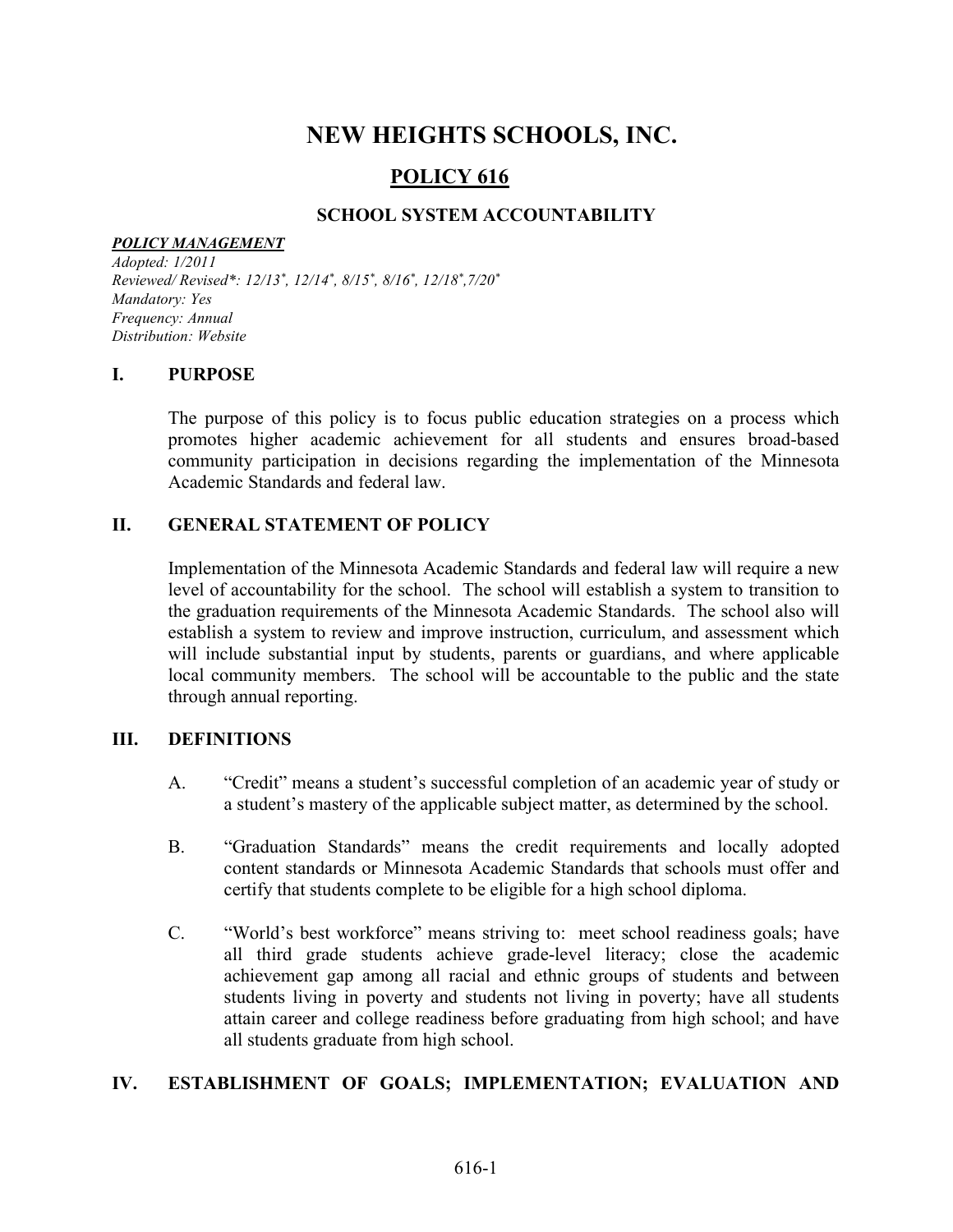### REPORTING

#### A. School Goals

- 1. The board of directors has established school-wide goals which provide broad direction for the school. Incorporated in these goals are the graduation and education standards contained in the Minnesota Academic Standards and federal law. The broad goals shall be reviewed annually and approved by the board of directors. The board of directors shall adopt annual goals based on the recommendations of the school's Advisory Committee.
- 2. The Advisory Committee will be established in correlation between the board of directors and the school director to ensure active community participation(when possible) in all phases of planning and improving the instruction and curriculum affecting state and district academic standards.
- 3. The school-wide improvement goals should address recommendations identified through the Advisory Committee process. The school's goal setting process will include consideration of individual site goals. School goals may also be developed through an education effectiveness program, an evaluation of student progress committee, or through some other locally determined process.
- B. System for Reviewing All Instruction and Curriculum. Incorporated in the process will be analysis of the school's progress toward implementation of the Minnesota Academic Standards. Instruction and curriculum shall be reviewed and evaluated by taking into account strategies and best practices, student outcomes, principal evaluations under Minn. Stat. § 123B.147, Subd. 3, and teacher evaluations under Minn. Stat. § 122A.40, Subd. 8, or 122A.41, Subd. 5.
- C. Implementation of Graduation Requirements
	- 1. The Advisory Committee shall also advise the board of directors on implementation of the state and local graduation requirements, including K-12 curriculum, assessment, student learning opportunities, and other related issues. Recommendations of the Advisory Committee shall be published annually to the community. The board of directors shall receive public input and comment and shall adopt or update this policy at least annually.
	- 2. The board of directors shall annually review and determine if student achievement levels at the school meet federal expectations. If the board of directors determines that student achievement levels at a school do not meet federal expectations and the school has not made adequate yearly progress for two consecutive school years, the Advisory Committee shall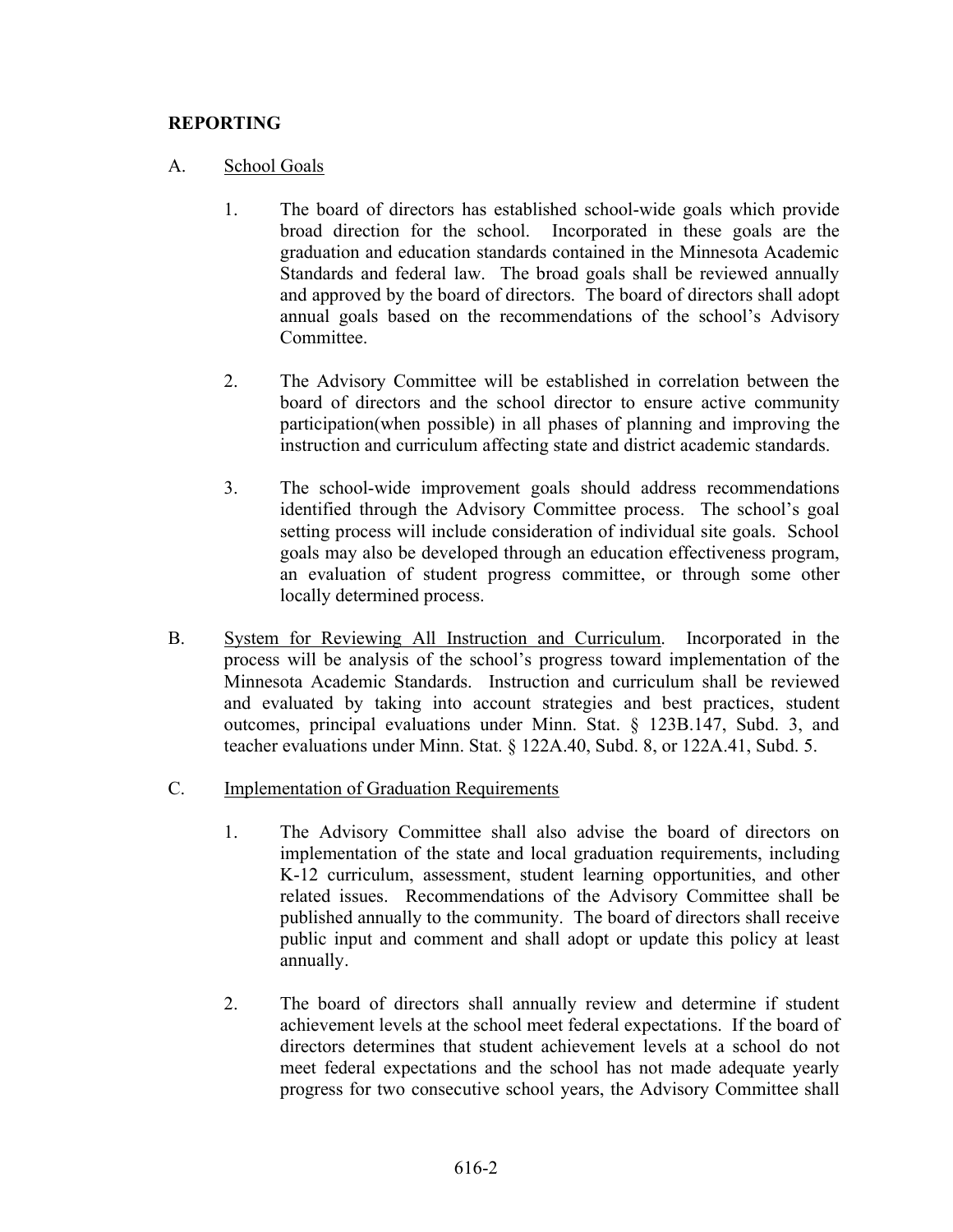work with the school to adopt a plan to raise student achievement levels to meet federal expectations. The Advisory Committee may seek assistance from the Commissioner of the Minnesota Department of Education (MDE) (Commissioner) in developing a plan which must include parental involvement components.

3. The educational assessment system component utilized by the board of directors to measure individual students' educational progress must be based, to the extent annual tests are administered, on indicators of achievement growth that show an individual student's prior achievement. Indicators of achievement and prior achievement must be based on highly reliable statewide or districtwide assessments. The board of directors will utilize models developed by the Commissioner for measuring individual student progress. The board of directors must coordinate with MDE in evaluating the school and continuous improvement plans, consistent with best practices.

#### D. Comprehensive Continuous Improvement of Student Achievement

- 1. By March 1 of each year, the Advisory Committee will meet to advise and assist the school in the implementation of the school's system accountability and comprehensive continuous improvement process.
- 2. The Advisory Committee, working in cooperation with other committees (where applicable) of the school, will provide active community participation in:
	- a. Reviewing the school's instructional and curriculum plan, with emphasis on implementing the Minnesota Academic Standards;
	- b. Identifying annual instruction and curriculum improvement goals for recommendation to the board of directors;
	- c. Making recommendations regarding the evaluation process that will be used to measure the school's progress toward its goals;
	- d. Advising the board of directors about development of the annual budget.
- 3. The Advisory Committee shall meet the following criteria:
	- a. The Advisory Committee shall ensure active community participation in all planning for instruction and curriculum affecting Graduation Standards. (where applicable)
	- b. The Advisory Committee shall make recommendations to the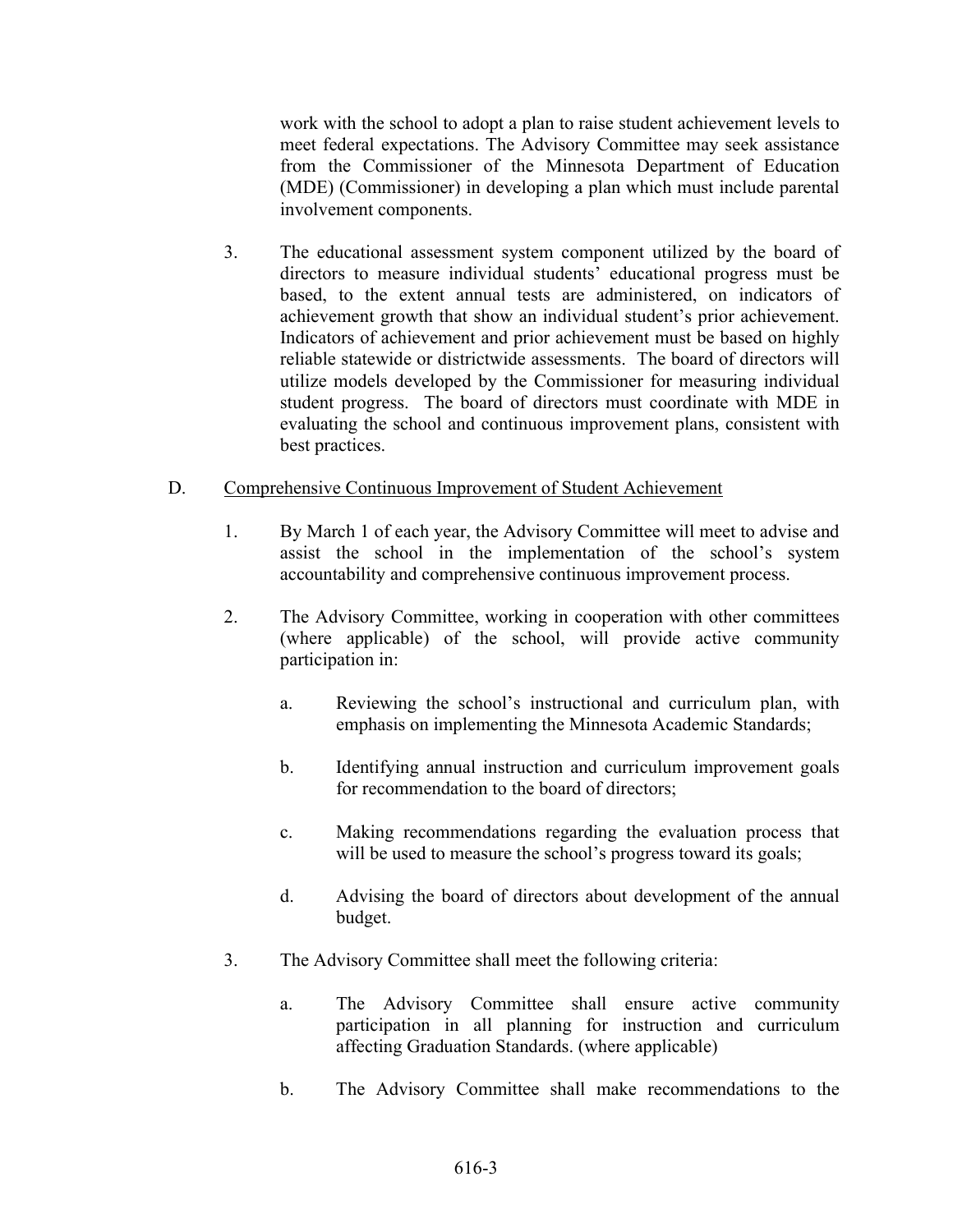board of directors on the school-wide standards, assessments, and program evaluation.

- c. Building teams may be established as subcommittees to develop and implement an education effectiveness plan and to carry out methods to improve instruction, curriculum, and assessments as well as methods to use technology in meeting the school's improvement plan.
- d. A local plan to evaluate student progress, using a local process, shall be used for developing a plan for assessment of student progress toward the Graduation Standards, as well as program evaluation data for use by the Advisory Committee in the instruction and curriculum review process. This plan shall annually be approved by the board of directors.
- 4. The Advisory Committee shall, when possible, be comprised of at least two-thirds community representatives and shall reflect the diversity of the community. To the extent possible, the Advisory Committee shall reflect the diversity of the school and include teachers, parents, support staff, students, and where applicable other community residents.
- 5. Translation services should be provided to the extent appropriate and practicable.
- 6. The Advisory Committee shall meet the following timeline each year:
	- Month: Organizational meeting of the Committee to review the authorizing legislation and the roles and responsibilities of the Committee as determined by the board of directors.
	- Month(s): Agree on the process to be used. Become familiar with the instruction and curriculum of the cycle content area.
	- Month(s): Review evaluation results and prepare recommendations.
	- Month: Present recommendations to the school's board of directors for its input and approval.
- E. Evaluation of Student Progress Committee. A committee of professional staff shall develop a plan for assessment of student progress toward Literacy by Grade 3, the Graduation Standards, as well as program evaluation data for use by the Advisory Committee to review instruction and curriculum, cultural competencies, including cultural awareness and cross-cultural communication, and student achievement at the school. This plan shall annually be approved by the school's board of directors.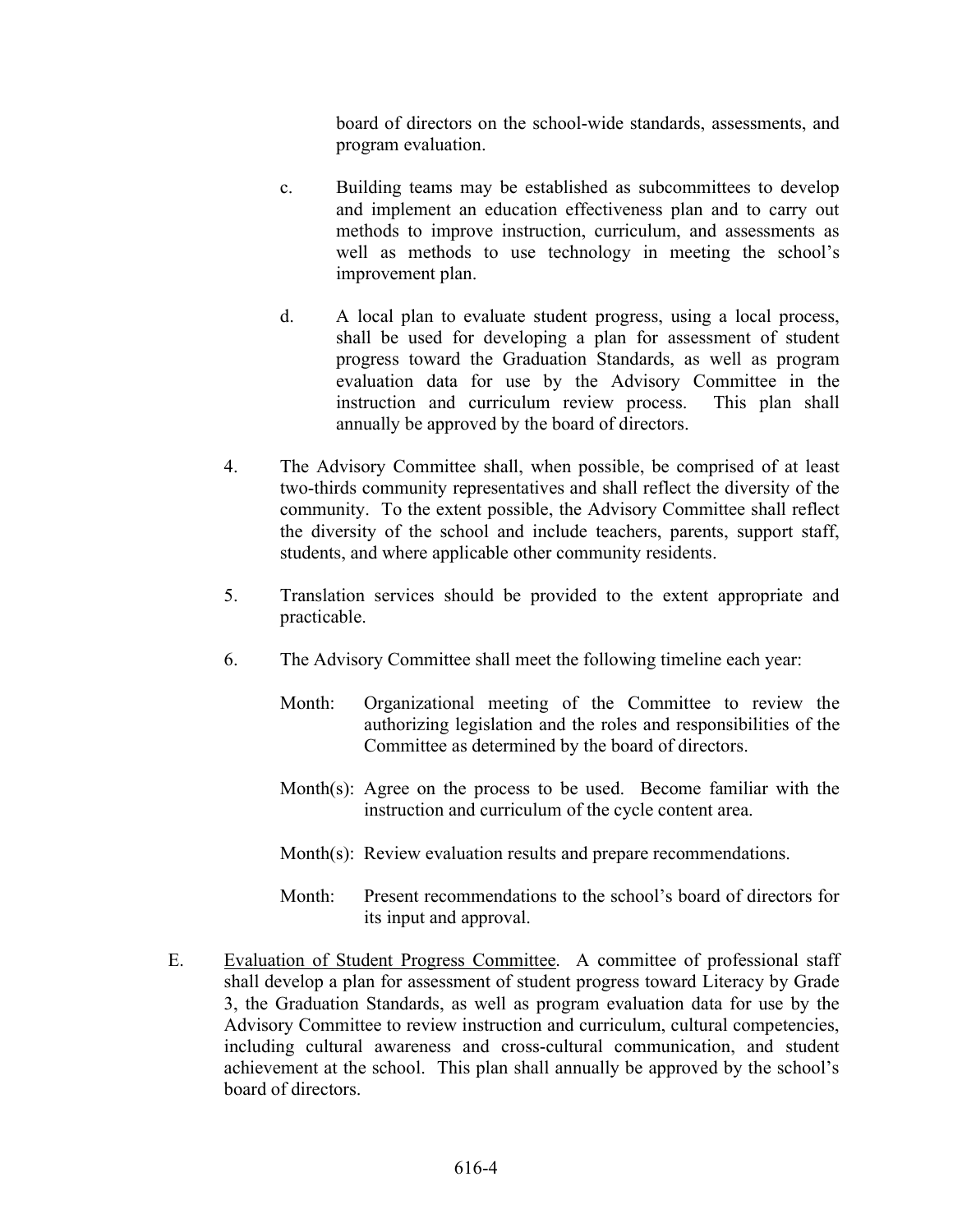## F. Reporting

- 1. Consistent with Minn. Stat. § 120B.36, Subd. 1, the school's board of directors shall publish a report in the local newspaper with the largest circulation in the district, by mail, or by electronic means on the school website. The board of directors shall hold an annual public meeting to review and revise, where appropriate, student achievement goals, local assessment outcomes, plans, strategies, and practices for improving curriculum and instruction and cultural competency and efforts to equitably distribute diverse, effective, experienced, and in-field teachers, and to review the school's success in realizing the previously adopted student achievement goals and related benchmarks and the improvement plans leading to the world's best workforce. The board of directors must transmit an electronic summary of its report to the Commissioner in the form and manner the Commissioner determines. The school shall periodically survey affected constituencies in their native languages, where appropriate and practicable, about their connection to and level of satisfaction with school. The school shall include the results of this evaluation in its published reports and in its summary report to the Commissioner.
- 2. The school performance report for a school must include performance reporting information and calculate proficiency rates as required by the most recently reauthorized Elementary and Secondary Education Act.

Legal References: Minn. Stat. § 120B.018 (Definitions) Minn. Stat. § 120B.02 (Educational Expectations for Minnesota's Students) Minn. Stat. § 120B.11 (School District Process) Minn. Stat. § 120B.35 (Student Achievement Levels) Minn. Stat. § 120B.36 (School Accountability; Appeals Process) Minn. Stat. § 122A.40, Subd. 8 (Employment; Contracts; Termination) Minn. Stat. § 122A.41, Subd. 5 (Teacher Tenure Act; Cities of the First Class; Definitions) Minn. Stat. § 123B.04 (Site Decision Making Agreement) Minn. Stat. § 123B.147, Subd. 3 (Principals) Minn. Rules Parts 3501.0640-3501.0655 (Academic Standards for Language Arts) Minn. Rules Parts 3501.0700-3501.0745 (Academic Standards for Mathematics) Minn. Rules Parts 3501.0800-3501.0815 (Academic Standards for the Arts) Minn. Rules Parts 3501.0900-3501.0955 (Academic Standards in Science) Minn. Rules Parts 3501.1300-3501.1345 (Academic Standards for Social